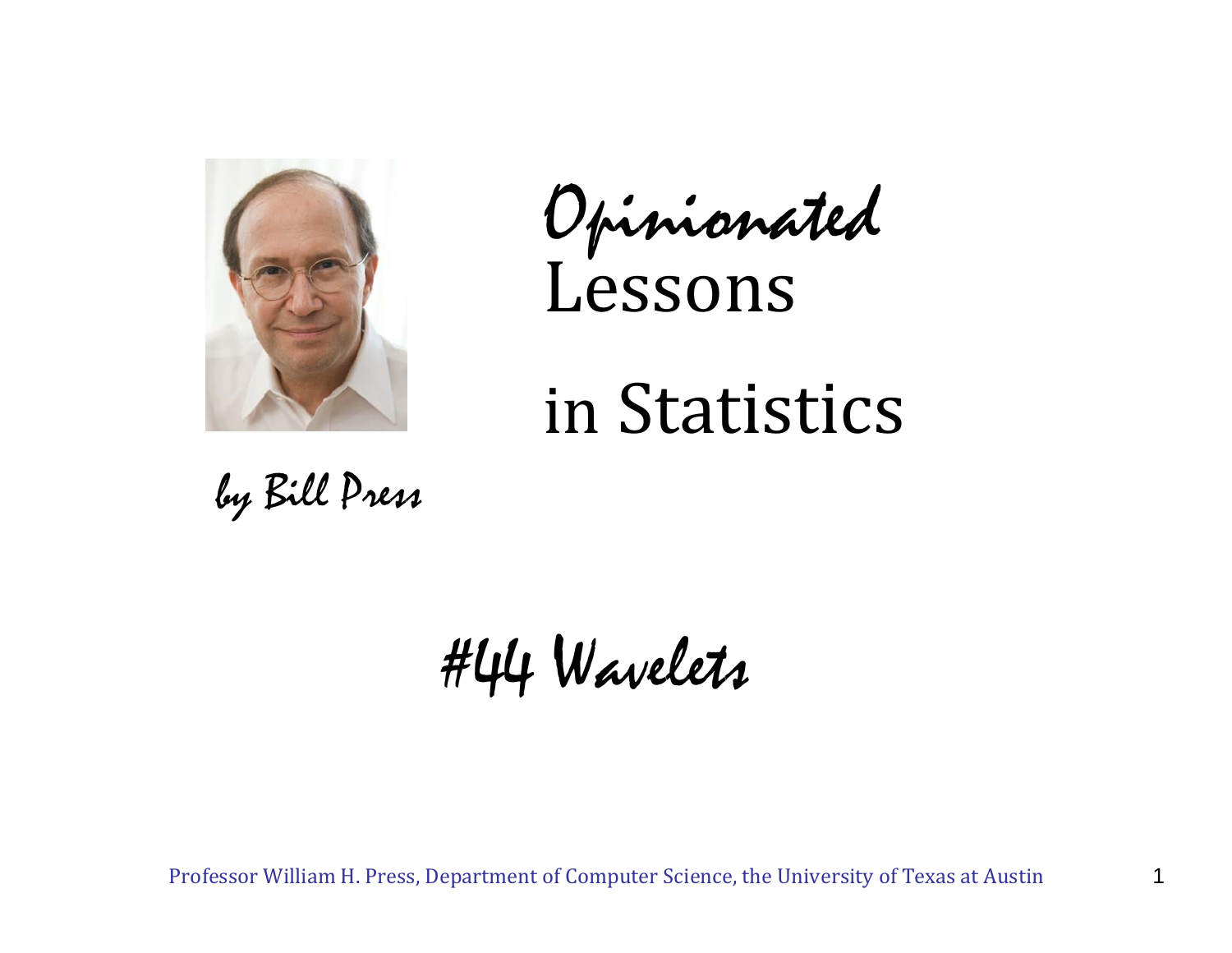

The "DAUB" wavelets are named after Ingrid Daubechies, who discovered them.



(This is like getting the sine function named after you!)

So who is the sine function named after? it's the literal translation into Latin, ca. 1500s, of the corresponding mathematical concept in Arabic, in which language the works of Hipparchus (~150 BC) and Ptolemy (~100 AD) were preserved. The tangent function wasn't invented until the 9<sup>th</sup> Century, in Persia.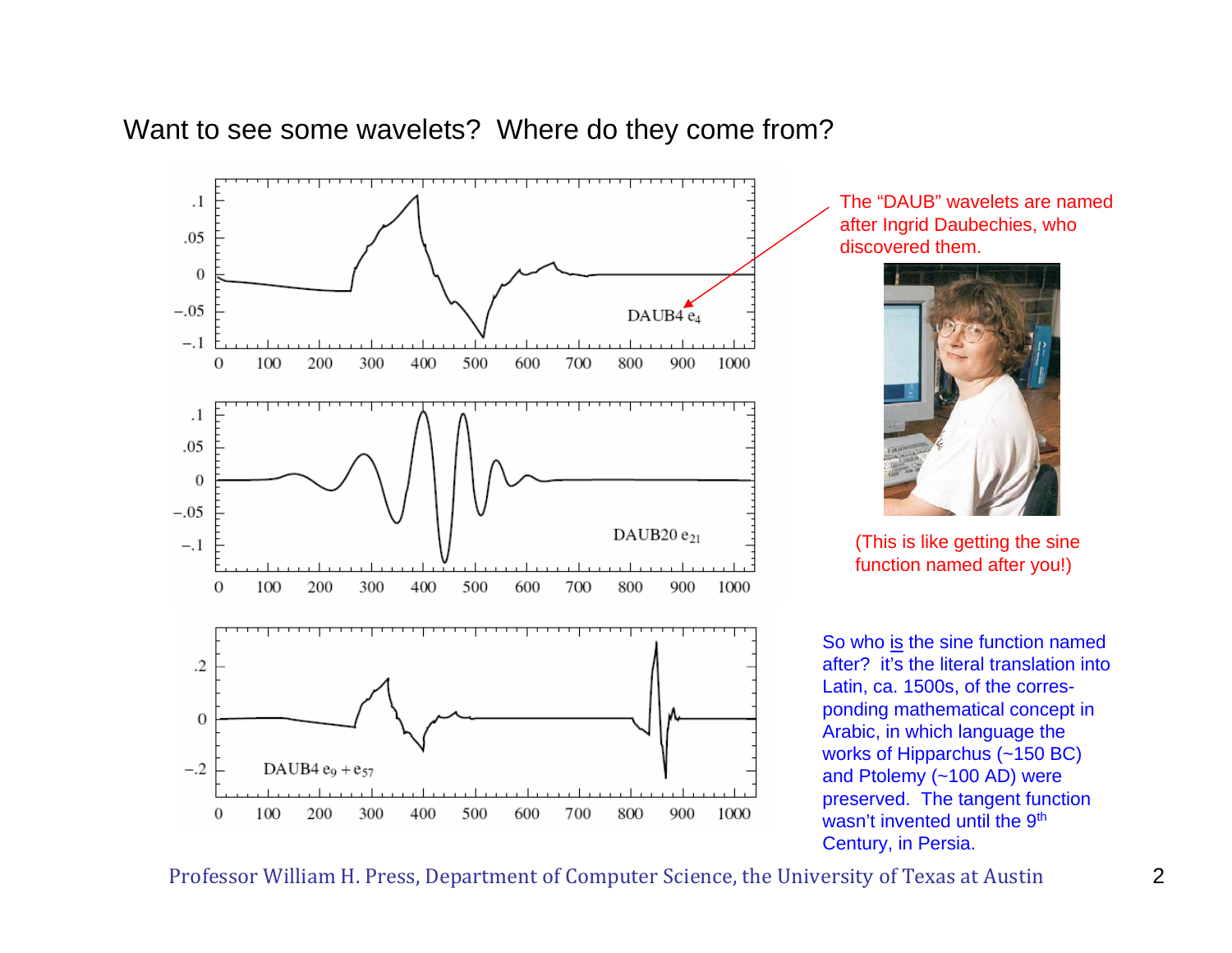The first key idea in wavelets ("quadrature mirror filter") is to find an orthogonal transformation that separates "smooth" from "detail" information. We illustrate in the 1-D case.

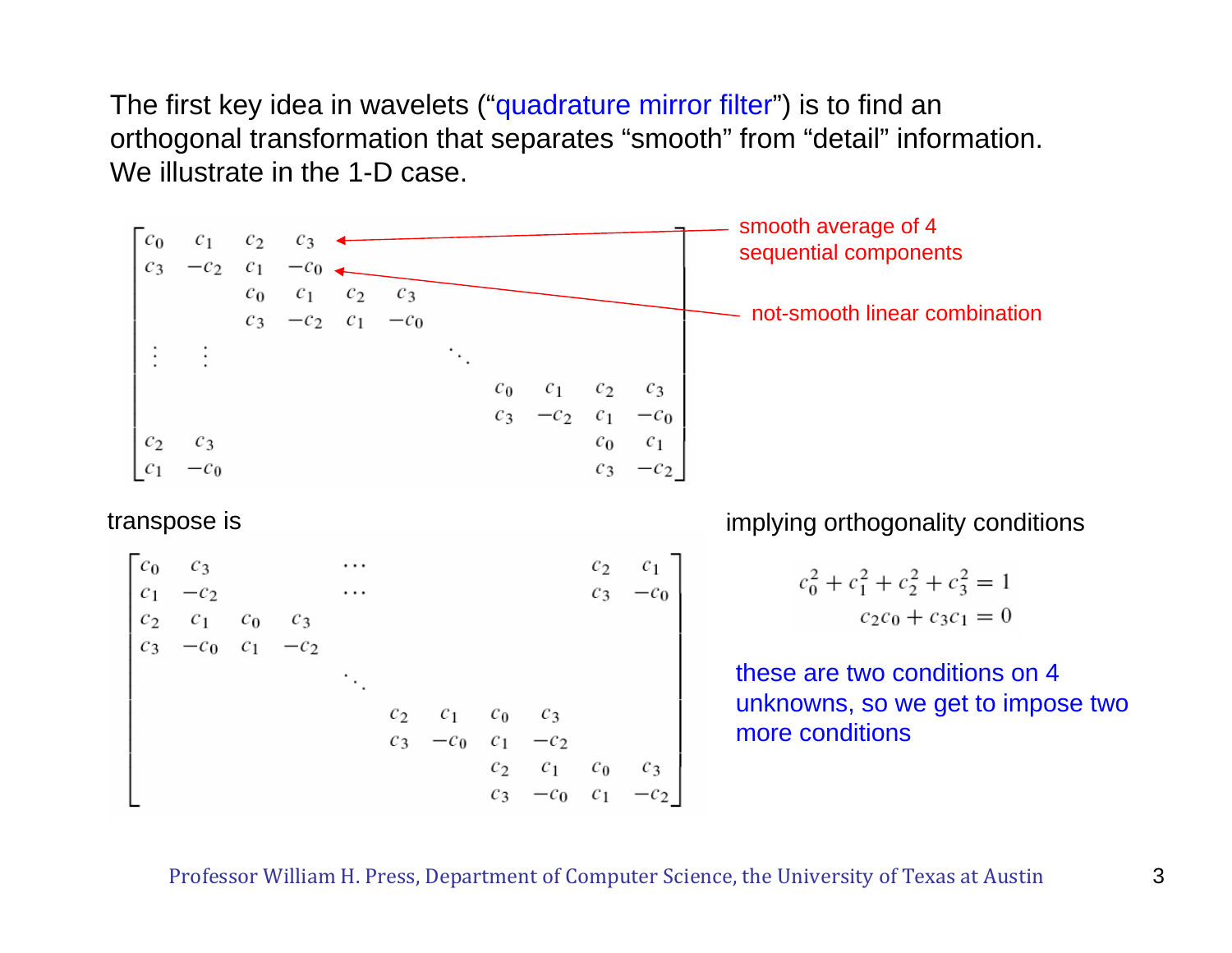Choose the extra two conditions to make the not-smooth linear combination have zero response to smooth functions. That is, make its lowest moments vanish:

$$
c_3 - c_2 + c_1 - c_0 = 0
$$
 no response to a constant function  
0 $c_3 - 1c_2 + 2c_1 - 3c_0 = 0$  no response to a linear function

The unique solution is now

$$
c_0 = (1 + \sqrt{3})/4\sqrt{2} \qquad c_1 = (3 + \sqrt{3})/4\sqrt{2}
$$
  

$$
c_2 = (3 - \sqrt{3})/4\sqrt{2} \qquad c_3 = (1 - \sqrt{3})/4\sqrt{2}
$$

"the DAUB4 wavelet coefficients"

If we had started with a wider-banded matrix we could have gotten higher order Daubechies wavelets (more zeroed moments), e.g., DAUB6:

$$
c_0 = (1 + \sqrt{10} + \sqrt{5 + 2\sqrt{10}})/16\sqrt{2}
$$
  
\n
$$
c_2 = (10 - 2\sqrt{10} + 2\sqrt{5 + 2\sqrt{10}})/16\sqrt{2}
$$
  
\n
$$
c_4 = (5 + \sqrt{10} - 3\sqrt{5 + 2\sqrt{10}})/16\sqrt{2}
$$
  
\n
$$
c_5 = (1 + \sqrt{10} - \sqrt{5 + 2\sqrt{10}})/16\sqrt{2}
$$
  
\n
$$
c_6 = (1 + \sqrt{10} - \sqrt{5 + 2\sqrt{10}})/16\sqrt{2}
$$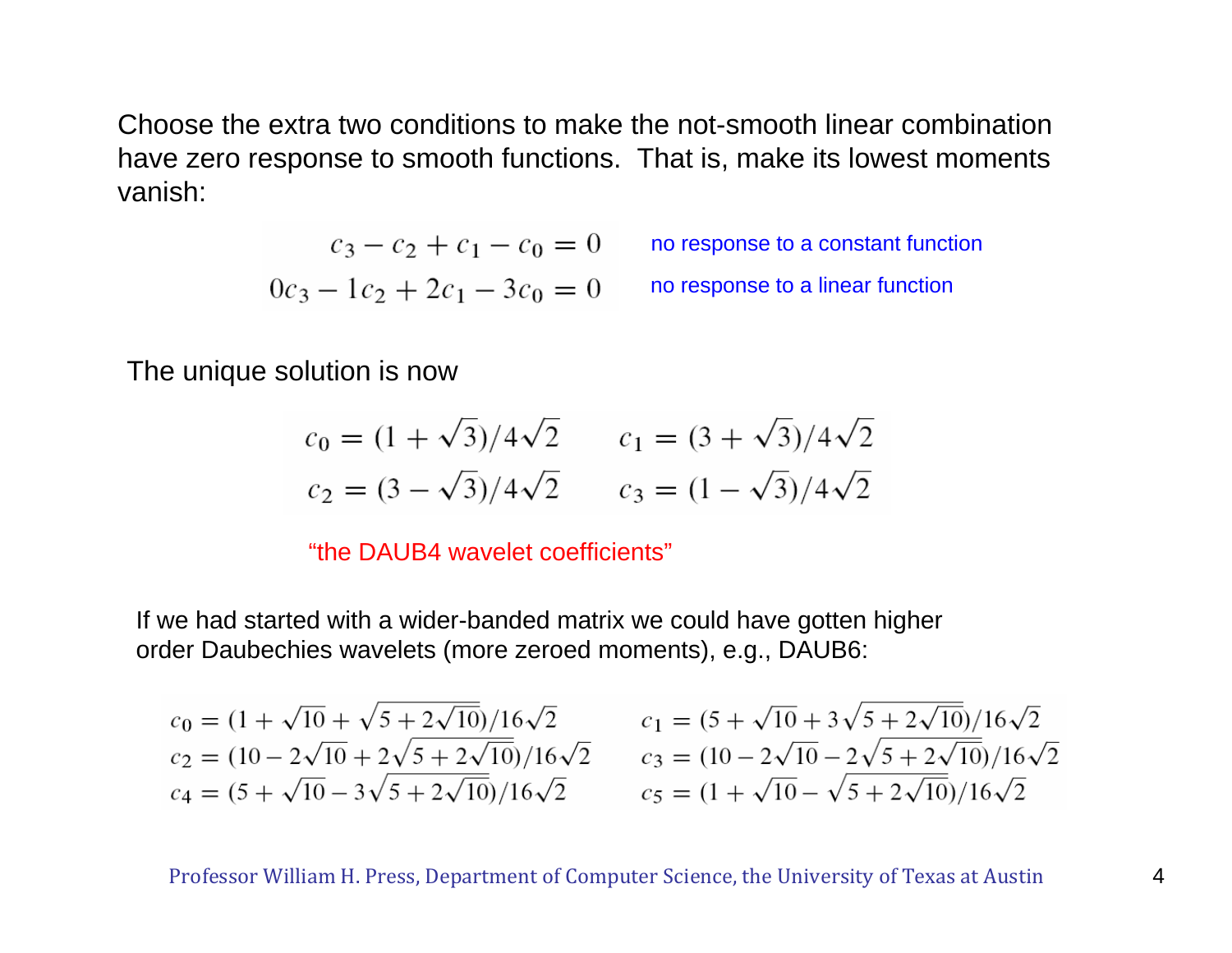The second key idea in wavelets is to apply the orthogonal matrix multiple times, hierarchically. This is called the pyramidal algorithm.

| $y_0$    |     | $S_{0}$        |         | $S_{0}$        |            | $S_0$   |         | $S_0$   |      | $\mathcal{S}_0$  |
|----------|-----|----------------|---------|----------------|------------|---------|---------|---------|------|------------------|
| $y_1$    |     | $d_{0}$        |         | $s_1$          |            | $D_0$   |         | $S_1$   | etc. | $s_{1}$          |
| $y_2$    |     | $s_1$          |         | $s_2$          |            | $S_1$   |         | $S_2$   |      | $\mathcal{D}_0$  |
| $y_3$    |     | $d_1$          |         | s <sub>3</sub> | <b>QMF</b> | $D_1$   | permute | $S_3$   |      | $\mathfrak{D}_1$ |
| $y_4$    |     | $s_2$          |         | $S_4$          |            | $S_2$   |         | $D_0$   |      | $D_0$            |
| $y_5$    |     | $d_2$          |         | $S_5$          |            | $D_2$   |         | $D_1$   |      | $D_1$            |
| $y_{6}$  |     | s <sub>3</sub> |         | $S_6$          |            | $S_3$   |         | $D_2$   |      | $D_{2}$          |
| $y_7$    | QMF | $d_3$          | permute | $S_{7}$        |            | $D_3$   |         | $D_3$   |      | $D_3$            |
| $y_8$    |     | $S_4$          |         | $d_{0}$        |            | $d_{0}$ |         | $d_{0}$ |      | $d_0$            |
| $y_9$    |     | $d_4$          |         | $d_1$          |            | $d_1$   |         | $d_1$   |      | $d_1$            |
| $y_{10}$ |     | $S_5$          |         | $d_2$          |            | $d_2$   |         | $d_2$   |      | $d_2$            |
| $y_{11}$ |     | $d_5$          |         | $d_3$          |            | $d_3$   |         | $d_3$   |      | $d_3$            |
| $y_{12}$ |     | $S_6$          |         | $d_4$          |            | $d_{4}$ |         | $d_4$   |      | $d_4$            |
| $y_{13}$ |     | $d_6$          |         | $d_5$          |            | $d_5$   |         | $d_5$   |      | $d_5$            |
| $y_{14}$ |     | $S_7$          |         | $d_6$          |            | $d_{6}$ |         | $d_6$   |      | $d_6$            |
| $y_{15}$ |     | $d_7$          |         | $d_7$          |            | $d_7$   |         | $d_7$   |      | $d_7$            |

Since each step is an orthogonal rotation (either in the full space or in a subspace), the whole thing is still an orthogonal rotation in function space.

For multi-dimensional wavelet transforms, you separately transform each dimension, in any order. (Same procedure as multi-dimensional Fourier transform.)